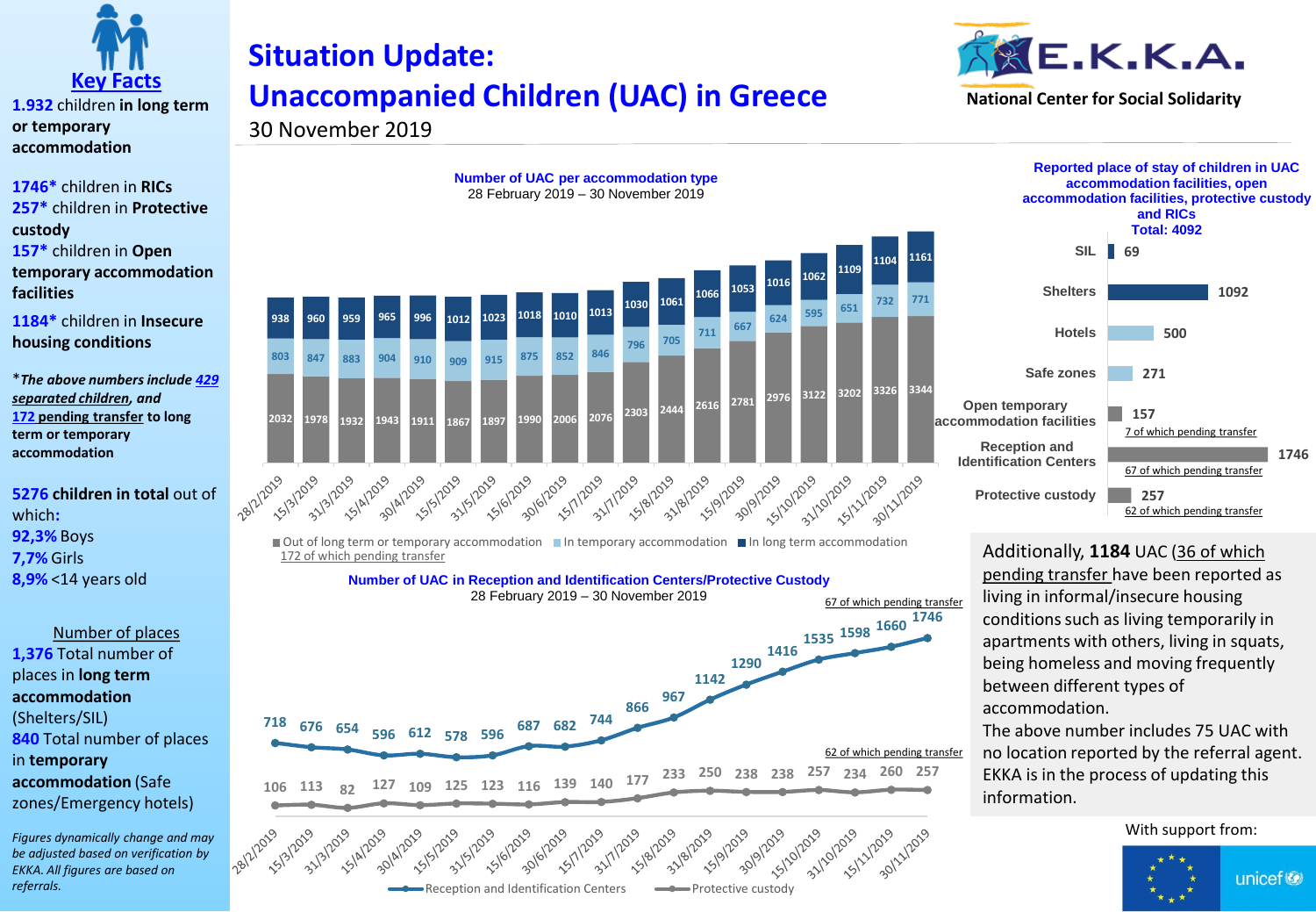## **Situation Update: Unaccompanied Children (UAC) in Greece**

Number and places of UAC shelters, safe zones and hotels, 30 November 2019

interests.



**National Center for Social Solidarity**



■ Total Long term places (Shelters/SIL) ■ Total temporary places (Safe zones/Hotels)